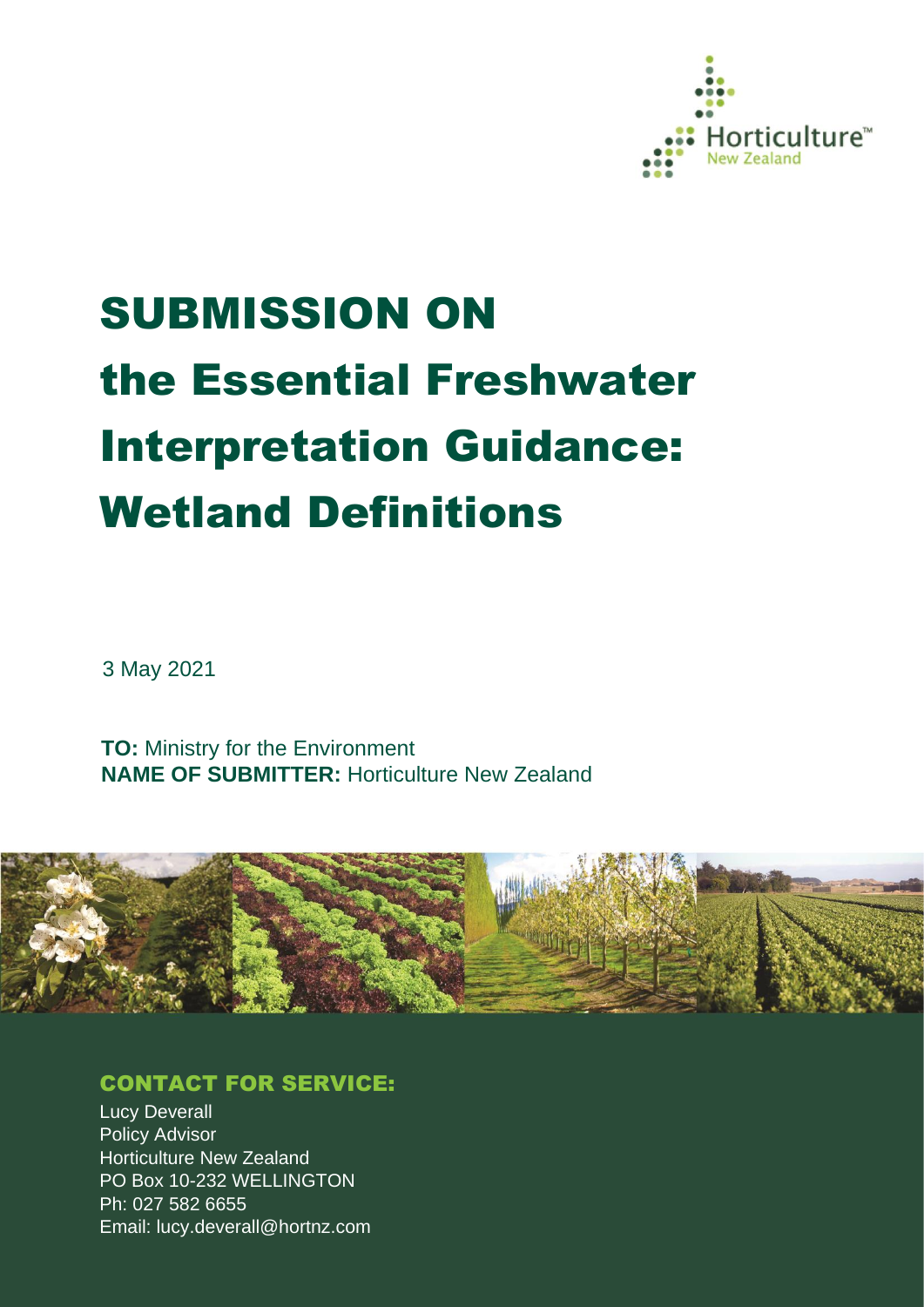#### **Introduction**

Horticulture New Zealand (HortNZ) thanks The Ministry for the Environment (MfE) for the opportunity to submit on the Draft Essential Freshwater Interpretation Guidance: Wetlands Definitions.

HortNZ could not gain an advantage in trade competition through this submission.

HortNZ wishes to be heard in support of our submission.

#### **Executive Summary**

HortNZ generally supports the clarification provided in the draft interpretation guidance in particular the clarification around what constitutes a constructed wetland. The submission makes recommendations to improve that clarification, seeking to explicitly refer to sediment ponds and sediment traps as an example of an engineered soil conservation structure.

While we note the interpretation of the NPS-FM 3.1 (2)(a) and NES-FW 6(1) are correct, HortNZ oppose the ability for councils to apply more stringent controls to constructed wetlands where these are deemed to be good management practices that are proven to be the most effective measure of managing environmental effects for that activity.

We welcome guidance on determining the extent of a wetland but seek further guidance on the ecological assessment required to determine relationships between wetlands and other waterbodies.

Additionally, we raise concerns that this guidance does not address the risk of disincentivising riparian planting. Riparian planting along waterbodies may be classified as wetland which is subject to controls. HortNZ believe this will deter individuals from undertaking planting and will impact the ability of the freshwater package to deliver on the overall restoration and enhancement of wetlands in New Zealand.

#### **Background to HortNZ**

HortNZ was established on 1 December 2005, combining the New Zealand Vegetable and Potato Growers' and New Zealand Fruitgrowers' and New Zealand Berryfruit Growers Federations.

HortNZ advocates for and represents the interests of 5000 commercial fruit and vegetable growers in New Zealand, who grow around 100 different crop types and employ over 60,000 workers. Land under horticultural crop cultivation in New Zealand is calculated to be approximately 120,000 hectares.

The horticulture industry value is \$6.39 billion and is broken down as follows:

| <b>Industry value</b> | \$6.39bn |
|-----------------------|----------|
| Fruit exports         | \$3.5bn  |
| Vegetable exports     | \$0.7bn  |
| <b>Total exports</b>  | \$4.2bn  |
| <b>Fruit domestic</b> | \$0.88bn |
| Vegetable domestic    | \$1.28bn |
| <b>Total domestic</b> | \$2.19bn |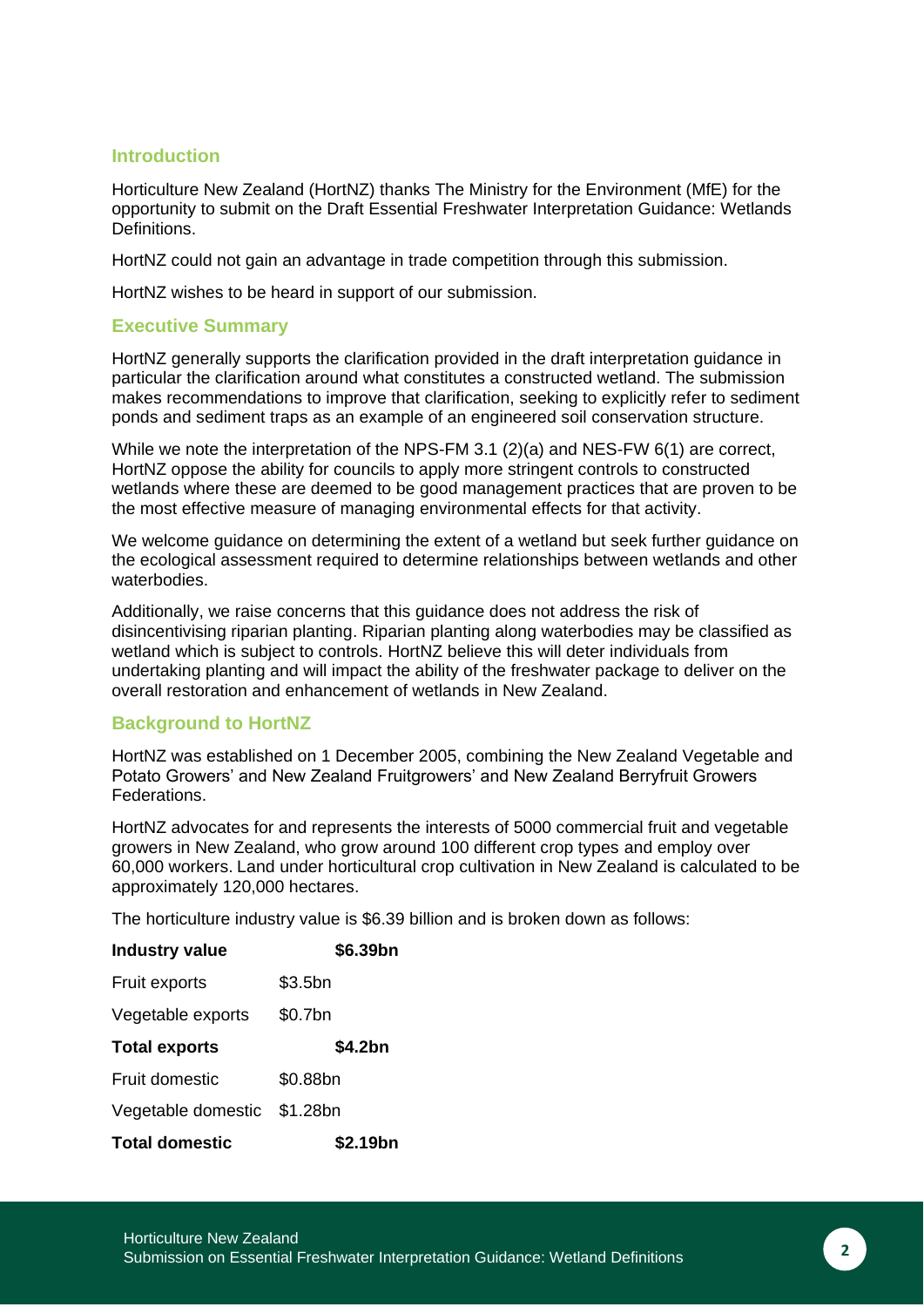It should also be acknowledged that it is not just the economic benefits associated with horticultural production that are important. The rural economy supports rural communities and rural production defines much of the rural landscape. Food production values provide a platform for long term sustainability of communities, through the provision of food security. The essential service that horticulture provides has been further highlighted through the Covid-19 response.

HortNZ's purpose is to create an enduring environment where growers thrive. This is done through enabling, promoting and advocating for growers in New Zealand.

#### **HortNZ's Resource Management Act 1991 Involvement**

On behalf of its grower members HortNZ takes a detailed involvement in resource management planning processes around New Zealand. HortNZ works to raise growers' awareness of the Resource Management Act 1991 (RMA) to ensure effective grower involvement under the Act.

The principles that HortNZ considers in assessing the implementation of the RMA include:

- The effects based purpose of the RMA:
- Non-regulatory methods should be employed by councils;
- Regulation should impact fairly on the whole community, make sense in practice, and be developed in full consultation with those affected by it;
- Early consultation of land users in plan preparation;
- Ensuring that RMA plans work in the growers interests both in an environmental and sustainable economic production sense.

## SUBMISSION

#### **Part 4. Wetland delineation protocols to resolve uncertainty about wetland extent.**

HortNZ supports the inclusion of guidance around determining extent. However, we are concerned that application of the controls may result in perverse behaviours or disincentivise riparian planting. Many growers undertake riparian planting along streams or wetlands either voluntarily, or to offset effects elsewhere on-site. The potential for controls to extend over riparian planting, which is then deemed to be a wetland, may result in individuals determining not to undertake planting. While the controls might assist in maintaining existing wetland habitats, there is limited potential for significant restoration and enhancement.

#### **Part 5. Artificially constructed wetlands:**

HortNZ generally supports the interpretation provided in Part 5,. It is particularly important that good management practices, such as sediment ponds, are not disincentivised as this could lead to unintended impacts on water quality. In the instance of commercial vegetable production, sediment ponds or traps are more effective at managing sediment run-off than measures such as uncultivated setbacks<sup>1</sup>.

<sup>1</sup> https://www.hortnz.co.nz/assets/Compliance/Erosion-and-Sediment-Control-Guidelines-for-vegetableproduction-v1.1.pdf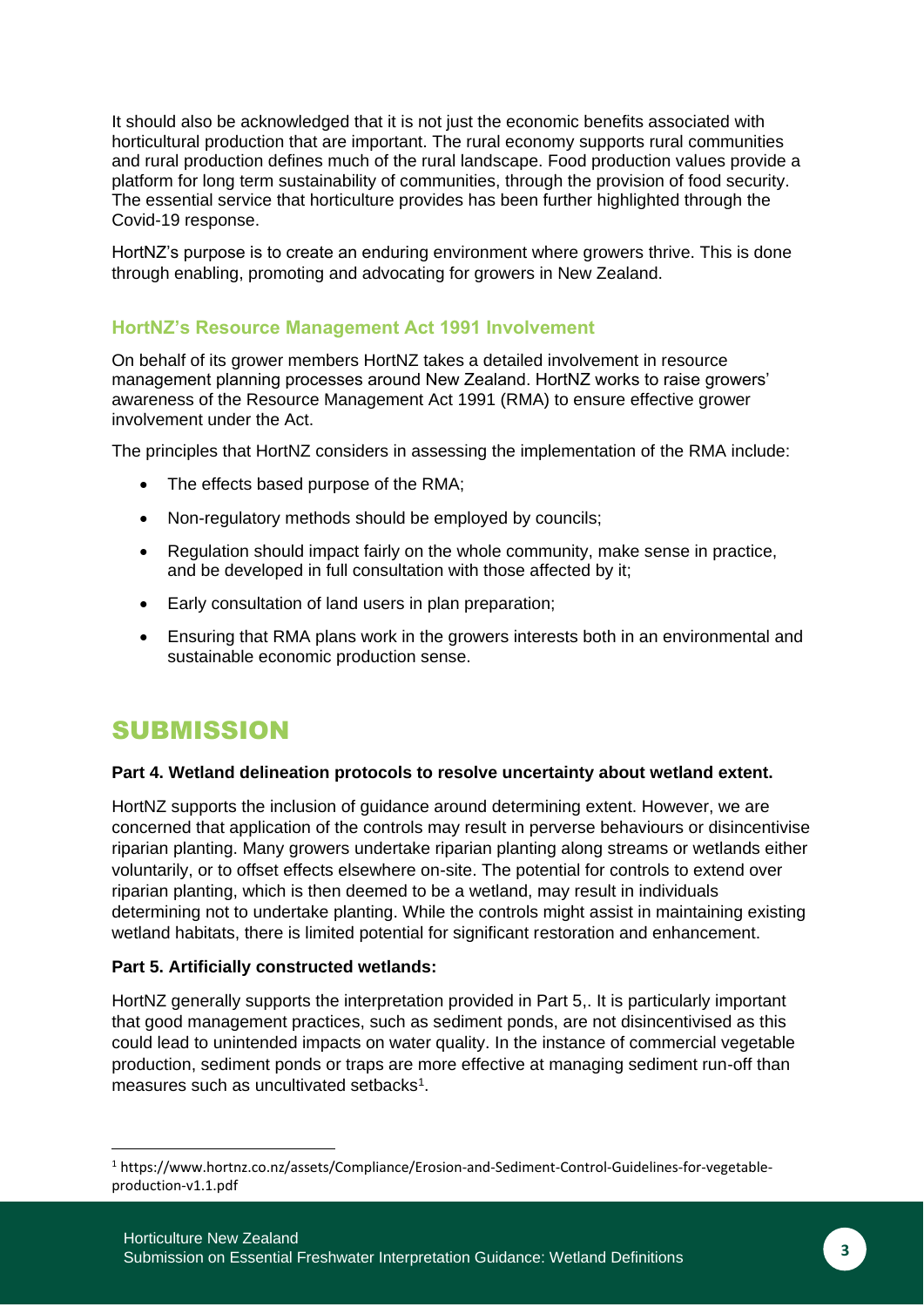HortNZ supports clarification that no timeframe is attached to the exclusion as such an event would contribute to disincentivising good management practice.

HortNZ generally supports the list of examples provided in Part 5 but recommends including more clarification around what might constitute an engineered soil conservation structure. This will make it explicitly clear that good management practices such as sediment traps or sediment ponds are considered artificially constructed.

#### *Outcome sought:*

Amend the specific bullet point to include reference to sediment ponds as an example of engineered soil conservation structures.

"other artificial water storage facilities, including open drainage channels and engineered soil conservation structures such as sediment traps or sediment ponds".

#### **Part 7. Providing protection for artificially constructed wetlands**

It must be recognised that there are different values associated with different types of constructed wetlands. HortNZ does not support Council's applying more stringent controls to all constructed wetlands. Especially where those constructed wetlands align with industry approved good management practices and where adverse effects would be greater if that practice were not in effect.

For example, HortNZ's Code of Practice on Sediment and Erosion Control for Vegetables<sup>2</sup> provides a risk-based approach to managing sediment and erosion run-off for commercial vegetable activities. The code of practice provides a range of actions that may be used by growers to manage sediment run-off. The code of practice first requires growers undertake a field assessment to identify risks and determine the most appropriate action. Sediment ponds or sediment traps are one of the available actions and are an effective means of managing and minimising sediment run-off.

If a council were to apply more stringent controls to these sediment traps or ponds, this would prevent, or disincentivise, growers from applying the most effective good management practice. This is likely to result in lesser effective measures being applied, resulting in greater adverse effects to water quality than would be achieved through good management practice.

HortNZ believe it would be beneficial to have guidance on differentiating between the values associated with different waterbodies. This would improve uptake and effectiveness of good management practices which assist in managing and sometimes improving, environmental impacts.

On a related issue, HortNZ does not support Council's applying more stringent controls to the permitted activities provided for under s50 of the RMA. This would significantly impact the ability of growers to respond rapidly to biosecurity threats and undertake necessary weed and pest management. There is also the potential for more stringent controls to result in perverse behaviours and disincentivise riparian planting.

#### **Part 9: Improved pasture**

HortNZ comments on this section given that land used for horticulture could be captured as there is likely to be less than 50% of any pasture. We find the guidance for temporary rain-

<sup>2</sup> https://www.hortnz.co.nz/assets/Compliance/Erosion-and-Sediment-Control-Guidelines-for-vegetableproduction-v1.1.pdf